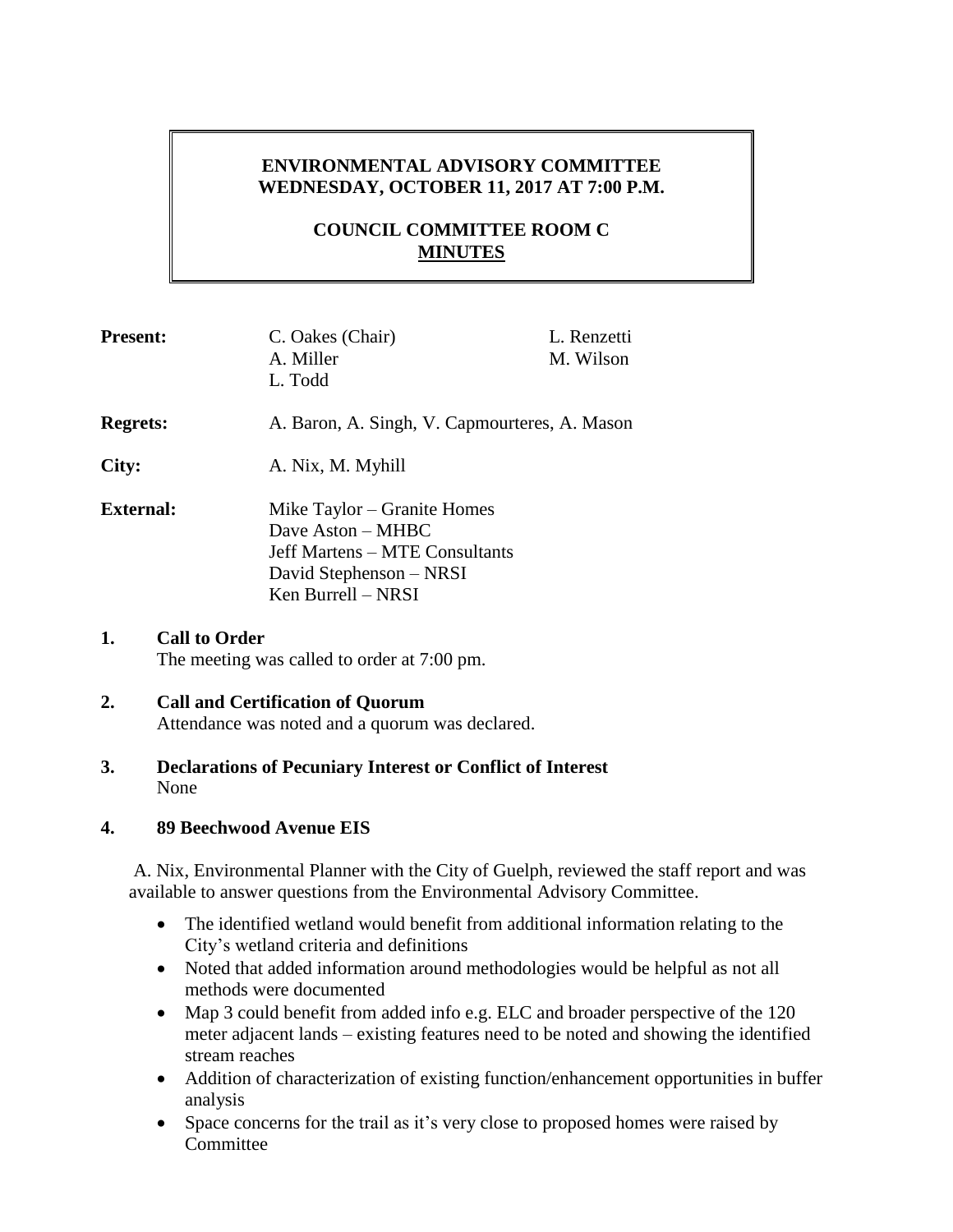- The applicant was confident that an EIS Addendum can address the City's comments and concerns
- The applicant clarified that there is no impact analysis on relocation of trail in the EIS as there is no intention to relocate trail

#### **Moved by L. Todd and seconded by L. Renzetti,**

**THAT The Environmental Advisory Committee conditionally support the EIS for 89 Beechwood, prepared by NRSI, subject to the preparation of an EIS addendum that:**

- **Provides an impact analysis regarding necessary trail relocation/realignment**
- **Explores a SWM approach that avoids the need for an outlet to Howitt Creek;**
- **Includes an impact analysis that provides additional information regarding a proposed outlet (if it is unavoidable) that includes: anticipated changes in flow regarding baseflow and flood flow conditions for Howitt Creek; a SWM treatment train approach that considers water quality (including thermal and chloride) impacts; clarifies the location of a proposed outlet and the associated impacts and mitigation measures required;**
- **Addresses how is separation from the groundwater table from the proposed development is being achieved;**
- **A revised TIPP that preserves trees on and adjacent to the site which contribute to the City's urban forest.**

#### **AMENDMENT**

**Moved by L. Renzetti and seconded by L. Todd,**

- **Includes buffer analysis that considers protection of woodland/ wetland function as well as form**
- **Provides a revised map 3 to identify existing natural features within 120m (ELC ecological linkage, etc.)**
- **Includes methods used for field studies and effort allocated**

**Motion Carried -Unanimous-**

**5. Approval of Minutes from September 13, 2017.**

**Moved by L. Todd and seconded by A. Miller,** 

**THAT the minutes from the September 13, 2017 meeting be approved as amended.** 

**Motion Carried -Unanimous-**